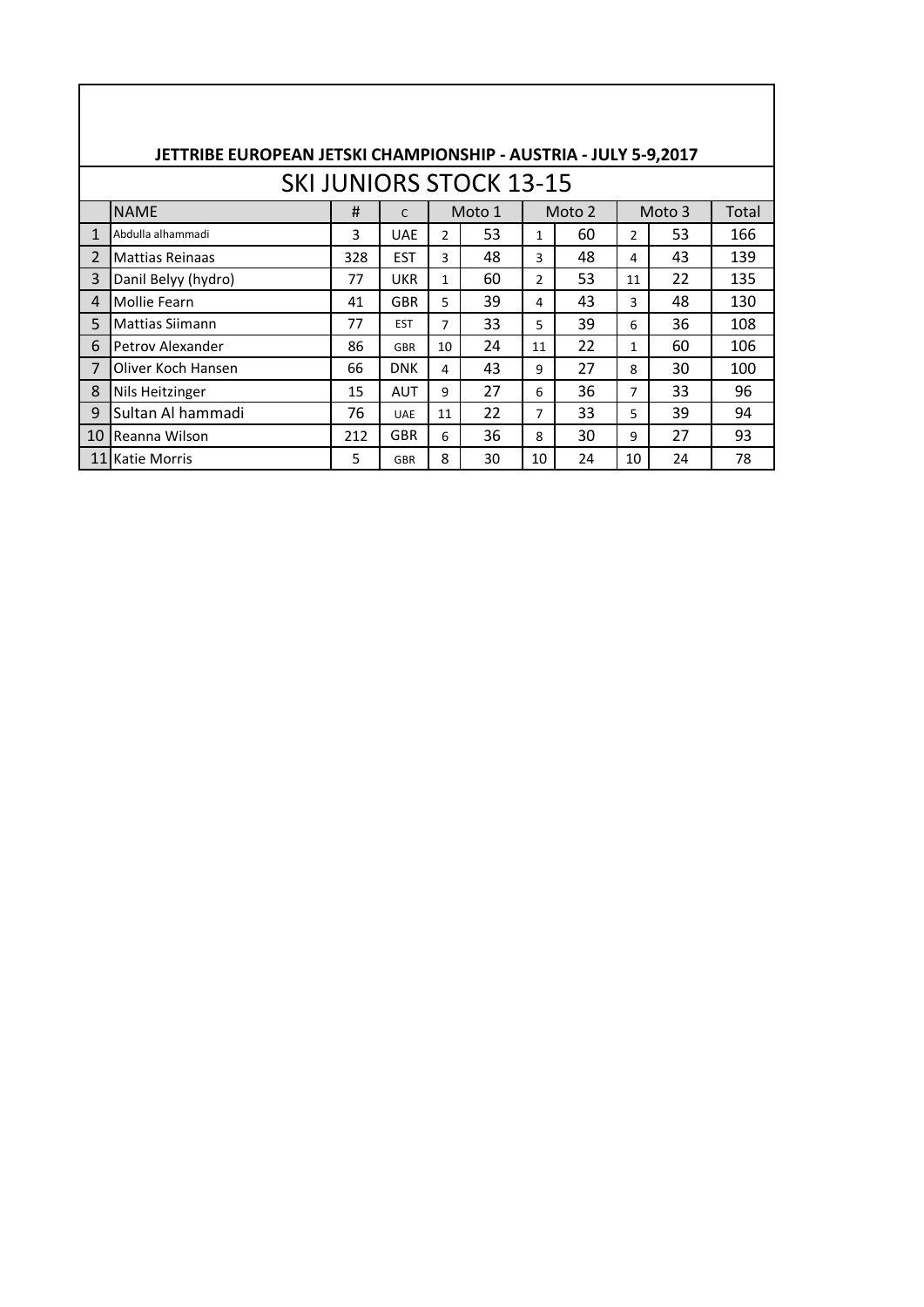|              | JETTRIBE EUROPEAN JETSKI CHAMPIONSHIP - AUSTRIA - JULY 5-9,2017                               |                               |              |                |        |               |        |               |        |                |            |       |  |
|--------------|-----------------------------------------------------------------------------------------------|-------------------------------|--------------|----------------|--------|---------------|--------|---------------|--------|----------------|------------|-------|--|
|              |                                                                                               | <b>SKI LITES IJSBA PRO-AM</b> |              |                |        |               |        |               |        |                |            |       |  |
|              | <b>NAME</b>                                                                                   | #                             | $\mathsf{C}$ |                | Moto 1 |               | Moto 2 |               | Moto 3 |                | Moto 4     | Total |  |
| $\mathbf{1}$ | Bossche Quinten                                                                               | 98                            | <b>BEL</b>   | $\mathbf{1}$   | 60     | 1             | 60     | 1             | 60     | 1              | 60         | 240   |  |
| 2            | <b>Phil Segers</b>                                                                            | 16                            | <b>BEL</b>   | 3              | 48     | 3             | 48     | $\mathcal{P}$ | 53     | 3              | 48         | 197   |  |
| 3            | Lucy Gadsby                                                                                   | 8                             | <b>GBR</b>   | 8              | 30     | $\mathcal{P}$ | 53     | 3             | 48     | $\mathfrak{p}$ | 53         | 184   |  |
| 4            | <b>Andreas Thiesson</b>                                                                       | 24                            | <b>DNK</b>   | $\overline{2}$ | 53     | 8             | 30     | 4             | 43     | 4              | 43         | 169   |  |
| 5            | Russel maxence                                                                                | 844                           | <b>BEL</b>   | 6              | 36     | 4             | 43     | 5             | 39     | 7              | 33         | 151   |  |
| 6            | <b>Mattias Reinaas</b>                                                                        | 328                           | <b>EST</b>   | 11             | 22     | 5             | 39     | 6             | 36     | 5              | 39         | 136   |  |
| 7            | Nicolas DEVYS                                                                                 | 119                           | <b>FRA</b>   | 5              | 39     | 12            | 20     | 7             | 33     | 6              | 36         | 128   |  |
| 8            | Olaf Stern                                                                                    | 9                             | DEU          | $\overline{7}$ | 33     | 7             | 33     | 10            | 24     | 9              | 27         | 117   |  |
| 9            | Danny Mace                                                                                    | 15                            | <b>GBR</b>   | 12             | 20     | 6             | 36     | 11            | 22     | 8              | 30         | 108   |  |
|              | 10 Mads Koch Hansen                                                                           | 51                            | <b>DNK</b>   | 9              | 27     | 10            | 24     | 9             | 27     | 10             | 24         | 102   |  |
| 11           | 101<br>Markus Erlach (100)<br>22<br>10<br>24<br>22<br>8<br>30<br>11<br>98<br><b>AUT</b><br>11 |                               |              |                |        |               |        |               |        |                |            |       |  |
|              | 12 Russel Ghislain                                                                            | 33                            | <b>BEL</b>   | 4              | 43     | 9             | 27     | 12            | 20     | 12             | <b>DNR</b> | 90    |  |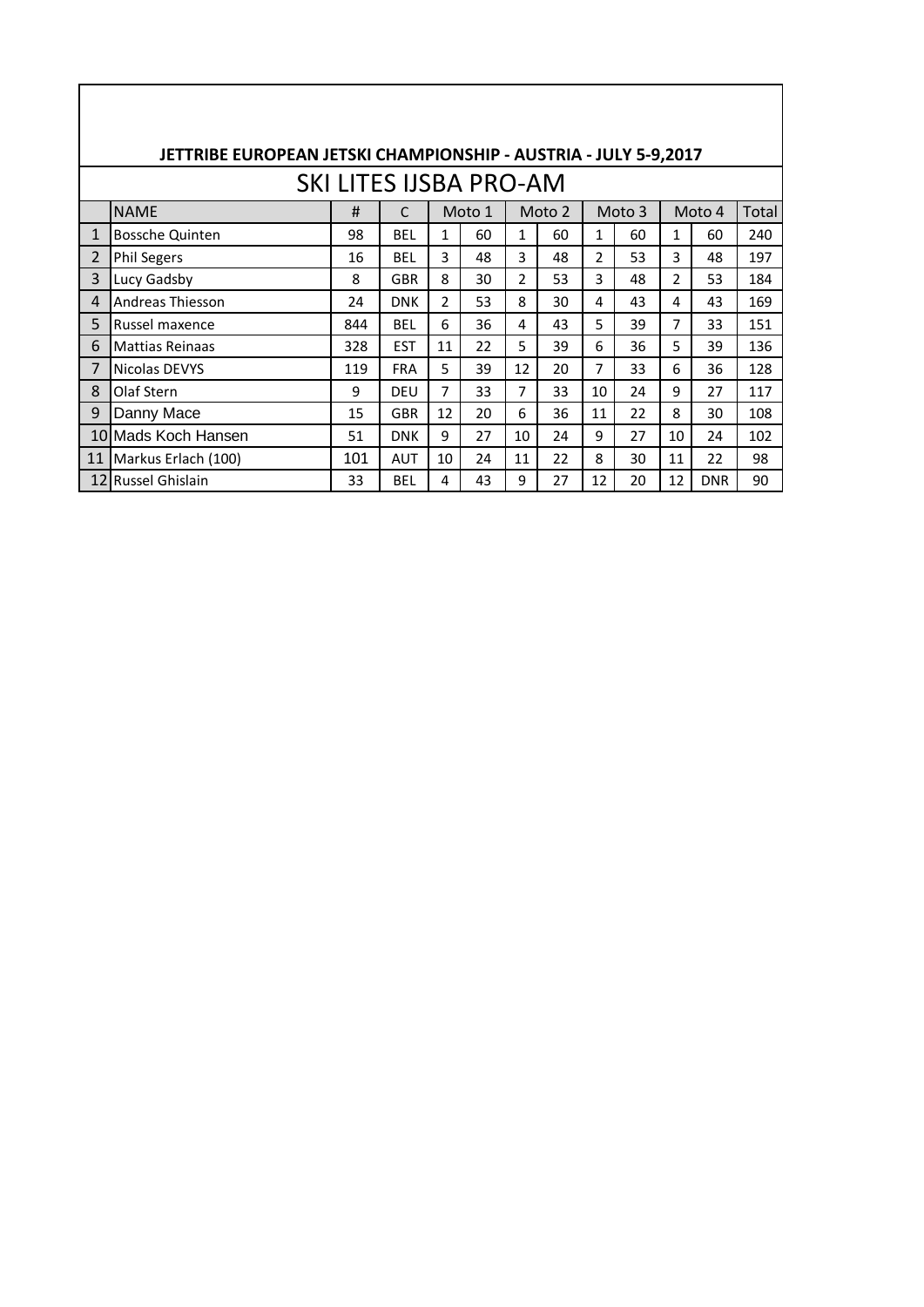|                | JETTRIBE EUROPEAN JETSKI CHAMPIONSHIP - AUSTRIA - JULY 5-9,2017 |     |              |                |                         |    |                   |    |            |       |
|----------------|-----------------------------------------------------------------|-----|--------------|----------------|-------------------------|----|-------------------|----|------------|-------|
|                |                                                                 |     |              |                | <b>RUN PRO-AM STOCK</b> |    |                   |    |            |       |
|                | <b>NAME</b>                                                     | #   | $\mathsf{C}$ |                | Moto 1                  |    | Moto <sub>2</sub> |    | Moto 3     | Total |
| $\mathbf{1}$   | <b>Gurksnys Tomas</b>                                           | 5   | LTU          | $\mathfrak{p}$ | 53                      | 4  | 43                | 1  | 60         | 156   |
| $\overline{2}$ | Kristiyan Kirov                                                 | 530 | <b>BGR</b>   | 1              | 60                      | 2  | 53                | 4  | 43         | 156   |
| 3              | Alan Kolodziejek                                                | 49  | POL          | 4              | 43                      | 3  | 48                | 3  | 48         | 139   |
| 4              | David Rapp                                                      | 777 | <b>GBR</b>   | 3              | 48                      | 6  | 36                | 5  | 39         | 123   |
| 5              | Mohammad Jassim Albaz                                           | 38  | <b>KWT</b>   | 8              | 30                      | 1  | 60                | 8  | 30         | 120   |
| 6              | Zachariou Alexis                                                | 113 | <b>CYP</b>   | 12             | 20                      | 5  | 39                | 2  | 53         | 112   |
| 7              | Lasselsberger Daniel                                            | 172 | <b>AUT</b>   | 5              | 39                      | 7  | 33                | 11 | 22         | 94    |
| 8              | <b>Anthony Radetic</b>                                          | 124 | <b>USA</b>   | 6              | 36                      | 11 | 22                | 7  | 33         | 91    |
| 9              | <b>Nikos Floros</b>                                             | 59  | <b>GRC</b>   | 11             | 22                      | 8  | 30                | 6  | 36         | 88    |
| 10             | Ioannis Lempesis                                                | 12  | <b>GRC</b>   | 7              | 33                      | 12 | 20                | 10 | 24         | 77    |
| 11             | Mindaugas jaciauskas                                            | 13  | LTU          | 14             | <b>DNR</b>              | 9  | 27                | 9  | 27         | 54    |
| 12             | Mário Lamy                                                      | 46  | <b>SVK</b>   | 10             | 24                      | 10 | 24                | 12 | <b>DNR</b> | 48    |
| 13             | <b>Patrick Hoffmann</b>                                         | 110 | DEU          | 13             | 18                      | 13 | 18                | 13 | <b>DNR</b> | 36    |
| 14             | <b>IMarcel Diebert</b>                                          | 78  | DEU          | 9              | 27                      | 14 | <b>DNR</b>        | 14 | <b>DNR</b> | 27    |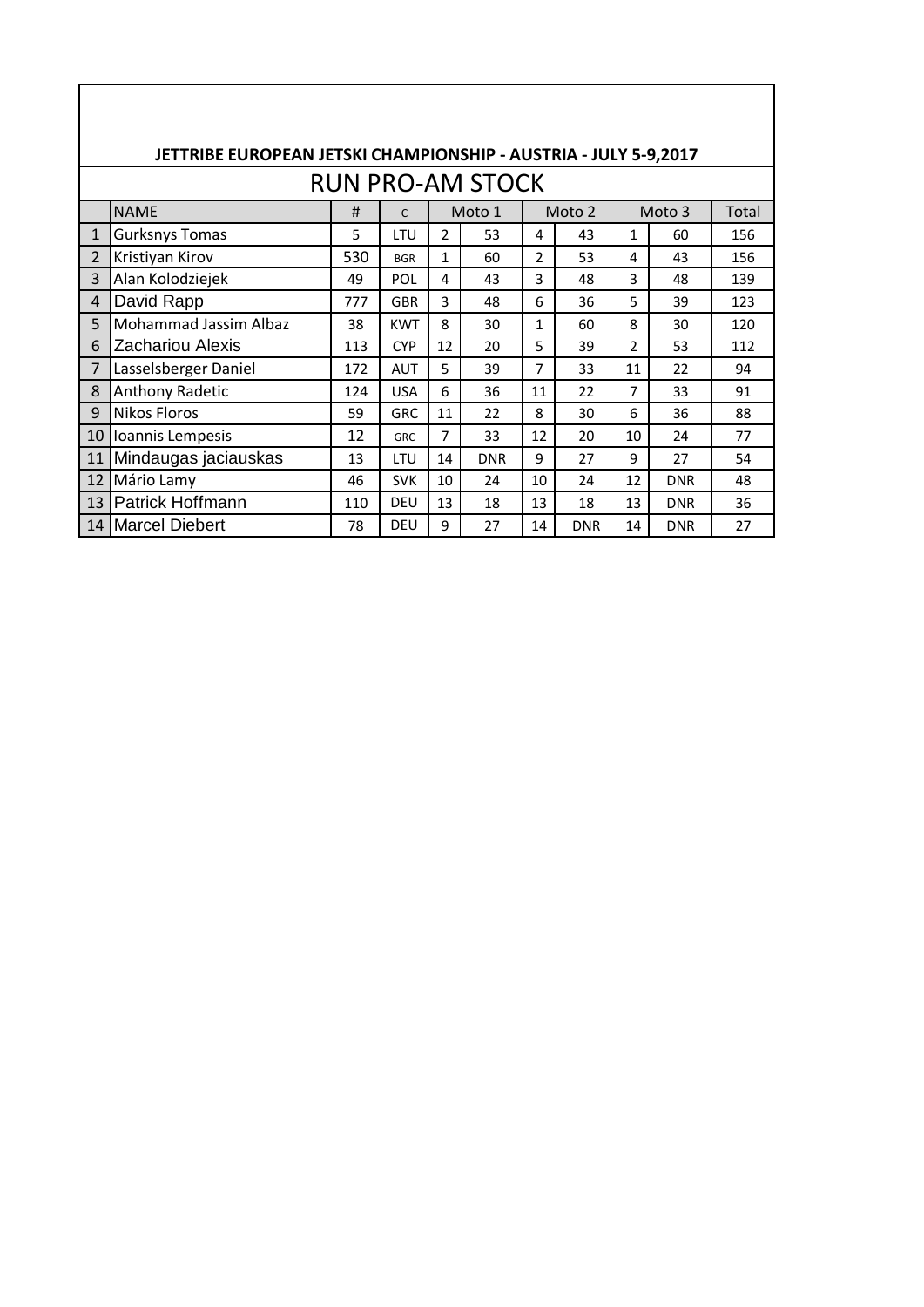|                | JETTRIBE EUROPEAN JETSKI CHAMPIONSHIP - AUSTRIA - JULY 5-9,2017 |                |            |               |                                |                |        |    |        |       |
|----------------|-----------------------------------------------------------------|----------------|------------|---------------|--------------------------------|----------------|--------|----|--------|-------|
|                |                                                                 |                |            |               | <b>SKI LADIES IJSBA PRO-AM</b> |                |        |    |        |       |
|                | <b>NAME</b>                                                     | #              | C          |               | Moto 1                         |                | Moto 2 |    | Moto 3 | Total |
| $\mathbf{1}$   | Mahringer Christina                                             | 100            | <b>AUT</b> | 4             | 43                             | $\mathbf{1}$   | 60     | 2  | 53     | 156   |
| $\overline{2}$ | Pinkert Heike                                                   | 16             | <b>AUT</b> | 5             | 39                             | $\overline{2}$ | 53     | 1  | 60     | 152   |
| 3              | Helen Lauri                                                     | 91             | <b>EST</b> | $\mathcal{P}$ | 53                             | 3              | 48     | 3  | 48     | 149   |
| 4              | Reanna Wilson                                                   | 212            | <b>GBR</b> | 1             | 60                             | 5              | 39     | 4  | 43     | 142   |
| 5              | Lucy Gadsby                                                     | 8              | <b>GBR</b> | 3             | 48                             | 4              | 43     | 6  | 36     | 127   |
| 6              | <b>Keulers Debby</b>                                            | $\overline{2}$ | <b>NED</b> | 8             | 30                             | 6              | 36     | 5  | 39     | 105   |
| 7              | Katie Morris                                                    | 5              | <b>GBR</b> | 6             | 36                             | 9              | 27     | 8  | 30     | 93    |
| 8              | Elisabeth Schuster                                              | 311            | <b>AUT</b> | 7             | 33                             | 7              | 33     | 10 | 24     | 90    |
| 9              | Slijpen Carmen                                                  | 26             | <b>NED</b> | 10            | 24                             | 8              | 30     | 7  | 33     | 87    |
| 10             | Delcluze Héloïse                                                | 15             | <b>FRA</b> | 9             | 27                             | 10             | 24     | 9  | 27     | 78    |
|                |                                                                 |                |            |               |                                |                |        |    |        |       |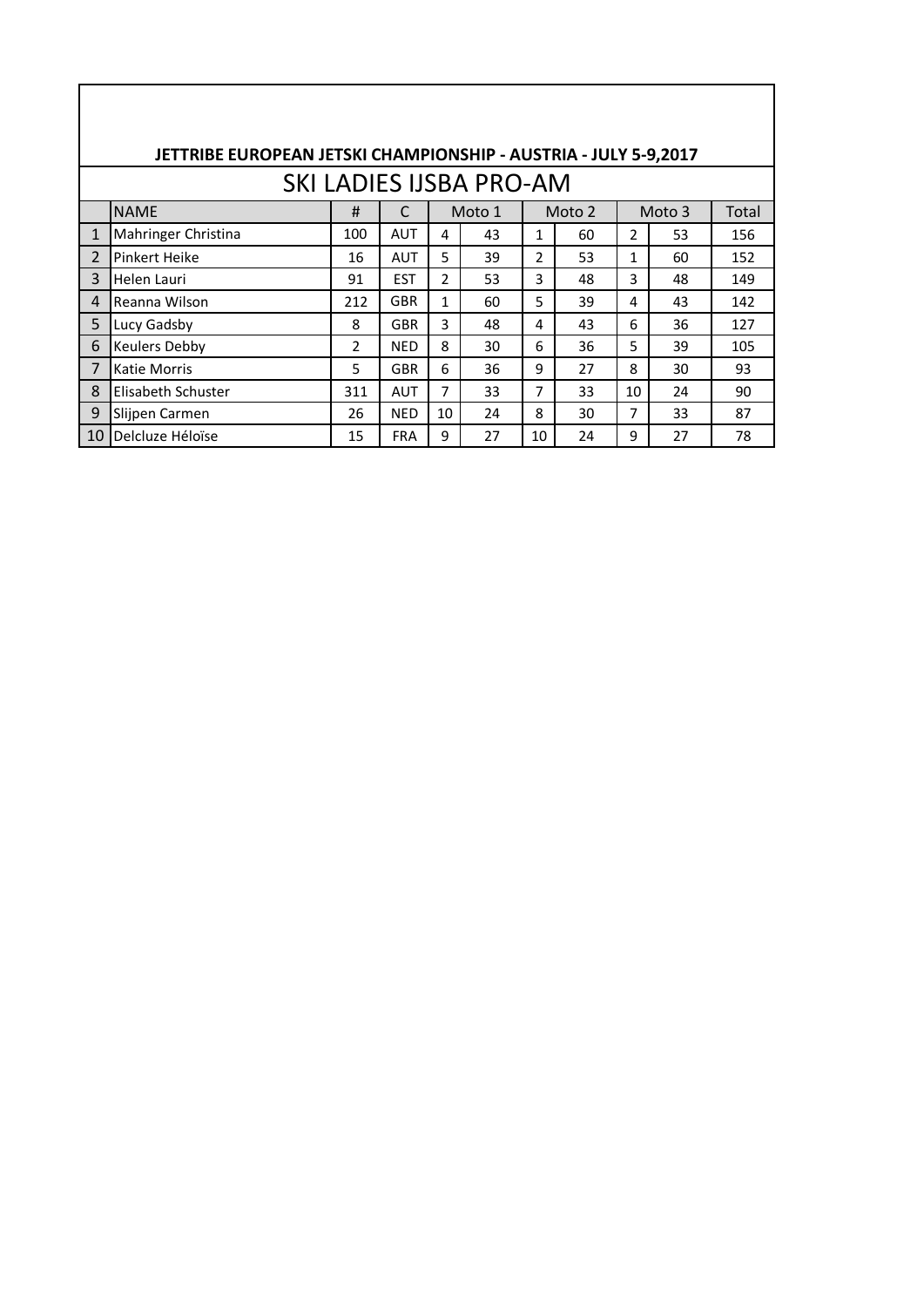|              | JETTRIBE EUROPEAN JETSKI CHAMPIONSHIP - AUSTRIA - JULY 5-9,2017 |     |                   |                |        |                |            |                |            |                |            |       |
|--------------|-----------------------------------------------------------------|-----|-------------------|----------------|--------|----------------|------------|----------------|------------|----------------|------------|-------|
|              |                                                                 |     | <b>SKI PRO GP</b> |                |        |                |            |                |            |                |            |       |
|              | <b>NAME</b>                                                     | #   | C                 |                | Moto 1 |                | Moto 2     |                | Moto 3     |                | Moto 4     | Total |
| $\mathbf{1}$ | Kevin Reiterer                                                  | 90  | <b>AUT</b>        | $\overline{2}$ | 53     | $\mathbf 1$    | 60         | $\mathbf{1}$   | 60         | $\mathbf{1}$   | 60         | 233   |
| 2            | <b>Bossche Quinten</b>                                          | 98  | <b>BEL</b>        | $\mathbf{1}$   | 60     | 3              | 48         | $\overline{2}$ | 53         | $\overline{2}$ | 53         | 214   |
| 3            | Dardillat Valentin                                              | 8   | <b>FRA</b>        | 3              | 48     | $\overline{2}$ | 53         | 3              | 48         | 3              | 48         | 197   |
| 4            | <b>Guilbert Pierre</b>                                          | 311 | <b>FRA</b>        | 5              | 39     | 5              | 39         | 4              | 43         | 6              | 36         | 157   |
| 5            | Kania Kacper                                                    | 94  | POL               | 6              | 36     | 6              | 36         | 6              | 36         | 4              | 43         | 151   |
| 6            | Anders Keller                                                   | 51  | <b>DNK</b>        | 4              | 43     | 4              | 43         | 10             | 24         | 5              | 39         | 149   |
| 7            | <b>Phil Segers</b>                                              | 30  | <b>BEL</b>        | $\overline{7}$ | 33     | $\overline{7}$ | 33         | 7              | 33         | 11             | 22         | 121   |
| 8            | Robin Ortner                                                    | 16  | <b>AUT</b>        | 11             | 22     | 8              | 30         | 8              | 30         | 8              | 30         | 112   |
| 9            | Torelli Antony                                                  | 64  | <b>FRA</b>        | 15             | 14     | 11             | 22         | 5              | 39         | 7              | 33         | 108   |
| 10           | Jeremy vohlgemuth                                               | 272 | <b>FRA</b>        | 9              | 27     | 10             | 24         | 11             | 22         | 9              | 27         | 100   |
| 11           | Andres Lauri                                                    | 91  | <b>EST</b>        | 12             | 20     | 12             | 20         | 12             | 20         | 10             | 24         | 84    |
| 12           | <b>Beernaut Anthony</b>                                         | 4   | <b>BEL</b>        | 8              | 30     | 9              | 27         | 9              | 27         | 13             | <b>DNR</b> | 84    |
| 13           | Jason Young                                                     | 88  | <b>GBR</b>        | 13             | 18     | 13             | 18         | 13             | 18         | 12             | 20         | 74    |
| 14           | <b>Binar Lukas</b>                                              | 39  | <b>CZE</b>        | 10             | 24     | 14             | 16         | 15             | <b>DNR</b> | 14             | <b>DNR</b> | 40    |
| 15           | Danny Mace                                                      | 15  | <b>GBR</b>        | 14             | 16     | 15             | <b>DNR</b> | 14             | 16         | 15             | <b>DNR</b> | 32    |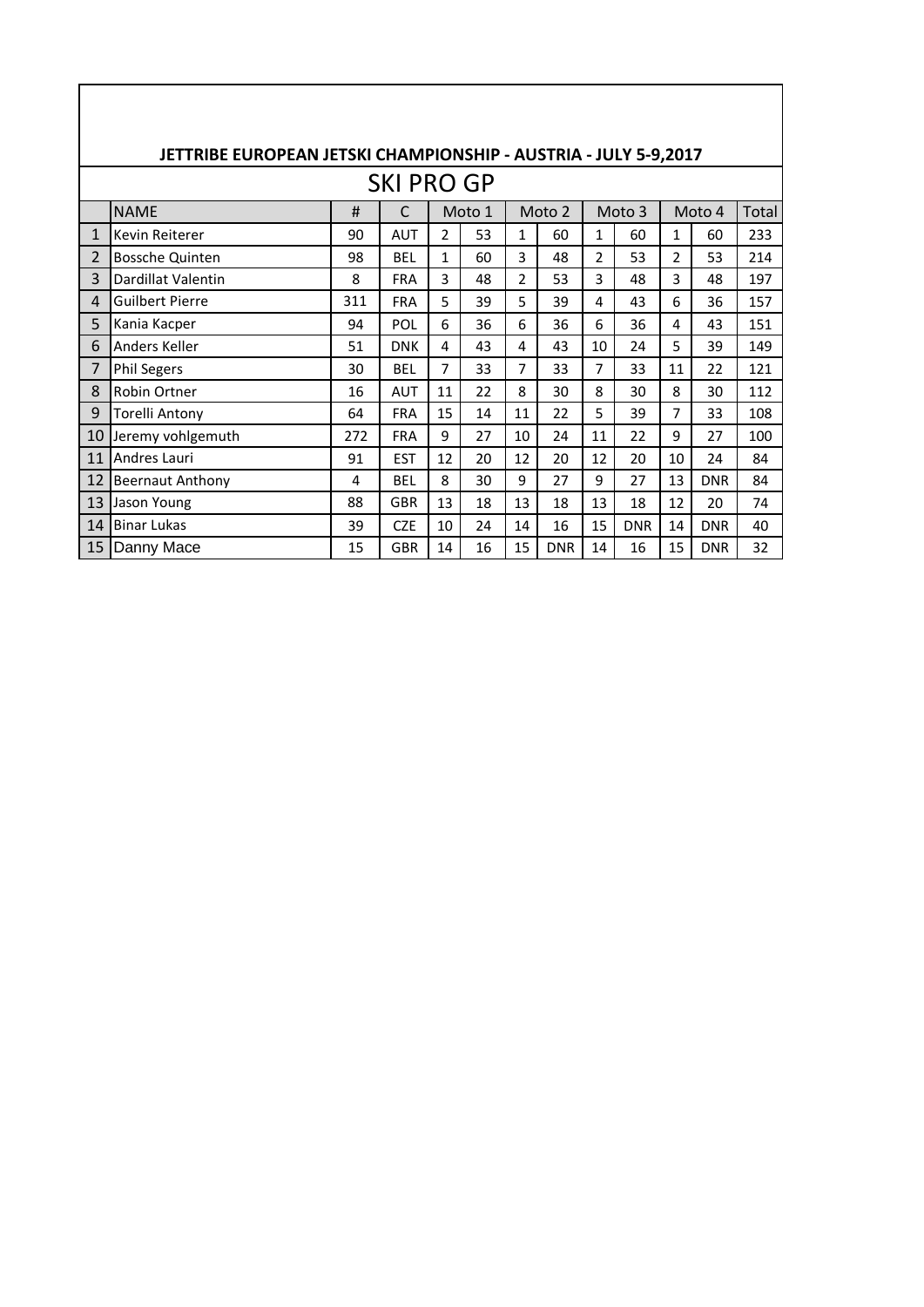|    | JETTRIBE EUROPEAN JETSKI CHAMPIONSHIP - AUSTRIA - JULY 5-9,2017 |     |                   |                |            |              |            |                |            |    |            |       |
|----|-----------------------------------------------------------------|-----|-------------------|----------------|------------|--------------|------------|----------------|------------|----|------------|-------|
|    |                                                                 |     | <b>RUN PRO GP</b> |                |            |              |            |                |            |    |            |       |
|    | <b>NAME</b>                                                     | #   | C                 |                | Moto 1     |              | Moto 2     |                | Moto 3     |    | Moto 4     | Total |
| 1  | Gyorgy Kasza                                                    | 5   | <b>HUN</b>        | $\mathbf{1}$   | 60         | 2            | 53         | 1              | 60         | 11 | 22         | 195   |
| 2  | <b>Mohmad Mohsin</b>                                            | 1   | <b>UAE</b>        | $\overline{2}$ | 53         | 3            | 48         | 4              | 43         | 3  | 48         | 192   |
| 3  | Mohammed Ibrahim Burbayea                                       | 66  | <b>KWT</b>        | 13             | 18         | $\mathbf{1}$ | 60         | $\overline{2}$ | 53         | 1  | 60         | 191   |
| 4  | Lasselsberger Daniel                                            | 172 | <b>AUT</b>        | 5              | 39         | 5            | 39         | 7              | 33         | 5  | 39         | 150   |
| 5  | Andrey lakovlev                                                 | 23  | <b>RUS</b>        | 7              | 33         | 8            | 30         | 5              | 39         | 4  | 43         | 145   |
| 6  | <b>Markus Schick</b>                                            | 151 | <b>AUT</b>        | 12             | 20         | 12           | 20         | 3              | 48         | 2  | 53         | 141   |
| 7  | David Rapp                                                      | 777 | <b>GBR</b>        | 3              | 48         | 9            | 27         | 8              | 30         | 7  | 33         | 138   |
| 8  | Alvydas Vasiliauskas (33)                                       | 9   | LTU               | 6              | 36         | 4            | 43         | 11             | 22         | 6  | 36         | 137   |
| 9  | Adrian Wilson                                                   | 121 | <b>GBR</b>        | 4              | 43         | 6            | 36         | 9              | 27         | 10 | 24         | 130   |
| 10 | Marton Jenö                                                     | 7   | <b>DEU</b>        | 10             | 24         | 7            | 33         | 10             | 24         | 8  | 30         | 111   |
| 11 | Daniell Wagner (124)                                            | 44  | <b>SRB</b>        | 11             | 22         | 11           | 22         | 6              | 36         | 12 | <b>DNR</b> | 80    |
| 12 | Tomasz Kamierczak                                               | 51  | POL               | 8              | 30         | 10           | 24         | 13             | 18         | 13 | <b>DNR</b> | 72    |
| 13 | Zsolt Cseke                                                     | 444 | <b>HUN</b>        | 15             | <b>DNR</b> | 15           | <b>DNR</b> | 12             | 20         | 9  | 27         | 47    |
| 14 | Mário Lamy                                                      | 46  | <b>SVK</b>        | 9              | 27         | 13           | <b>DNR</b> | 14             | <b>DNR</b> | 14 | <b>DNR</b> | 27    |
| 15 | Marcus Jorgensen                                                | 11  | <b>DNK</b>        | 14             | 16         | 14           | <b>DNR</b> | 15             | <b>DNR</b> | 15 | <b>DNR</b> | 16    |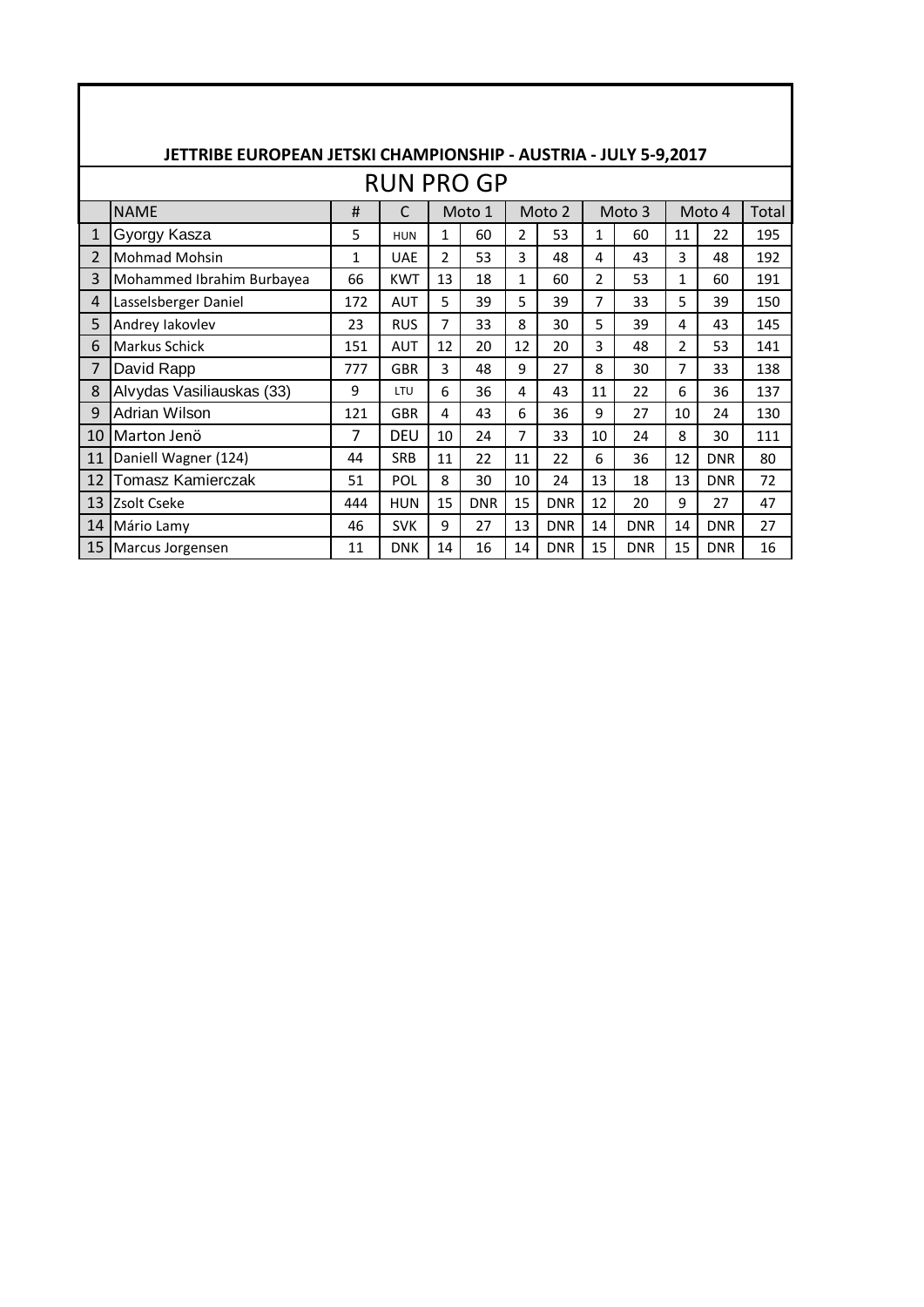|                |                        |               | Run N/A + Classic 2 stroke |                |        |              |            |                |            |       |
|----------------|------------------------|---------------|----------------------------|----------------|--------|--------------|------------|----------------|------------|-------|
|                | <b>NAME</b>            | #             | $\mathsf{C}$               |                | Moto 1 |              | Moto 2     |                | Moto 3     | Total |
| $\mathbf{1}$   | Jaranyi Gergely        | $\mathcal{P}$ | <b>HUN</b>                 | $\mathbf{1}$   | 60     | $\mathbf{1}$ | 60         | 1              | 60         | 180   |
| $\overline{2}$ | Julian Düx             | 13            | <b>DEU</b>                 | $\mathcal{P}$  | 53     | 2            | 53         | $\overline{2}$ | 53         | 159   |
| 3              | <b>Engels Philippe</b> | 4             | <b>BFI</b>                 | 4              | 43     | 3            | 48         | 3              | 48         | 139   |
| $\overline{4}$ | Mel Kowalczyk          | 52            | DEU                        | 3              | 48     | 5            | 39         | 5              | 39         | 126   |
| 5              | Andreas Kubatzki       | 36            | <b>SVK</b>                 | 5              | 39     | 6            | 36         | 4              | 43         | 118   |
| 6              | Steffen Ringer         | 785           | <b>DEU</b>                 | $\overline{7}$ | 33     | 4            | 43         | 8              | 30         | 106   |
| $\overline{7}$ | Miroslav Jalc          | 22            | <b>SVK</b>                 | 9              | 27     | 8            | 30         | 7              | 33         | 90    |
| 8              | Aruteniants Oleksandr  | 21            | <b>UKR</b>                 | 6              | 36     | 9            | <b>DNR</b> | 6              | 36         | 72    |
| 9              | Mário Lamy             | 46            | <b>SVK</b>                 | 8              | 30     | 7            | 33         | 9              | <b>DNR</b> | 63    |
| 10             | <b>Albert Schaller</b> | 113           | <b>AUT</b>                 | 10             | 24     | 10           | <b>DNR</b> | 10             | <b>DNR</b> | 24    |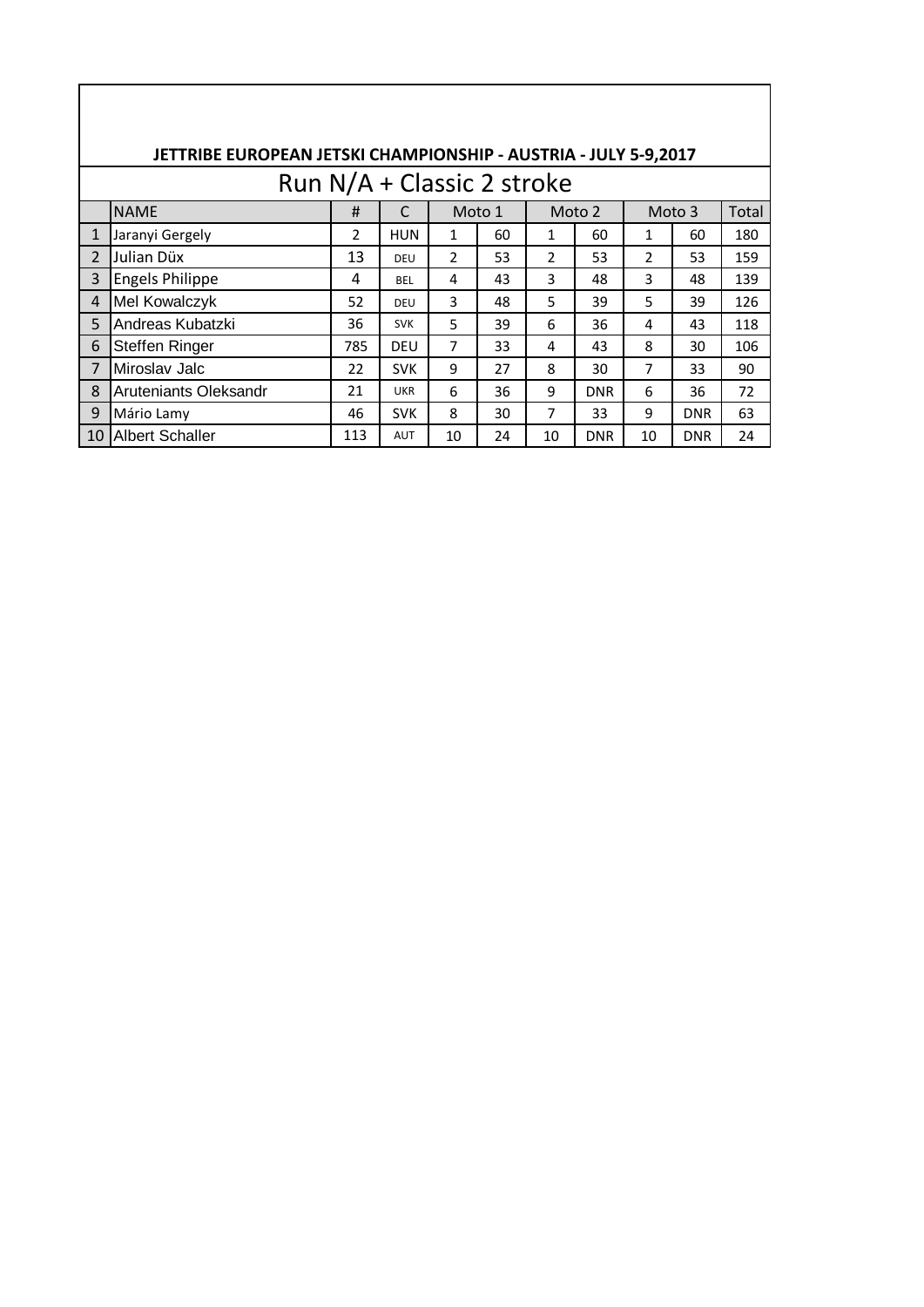|                | JETTRIBE EUROPEAN JETSKI CHAMPIONSHIP - AUSTRIA - JULY 5-9,2017 |     |            |   |                                |   |        |   |        |       |
|----------------|-----------------------------------------------------------------|-----|------------|---|--------------------------------|---|--------|---|--------|-------|
|                |                                                                 |     |            |   | <b>SKI JUNIORS LITES 10-12</b> |   |        |   |        |       |
|                | <b>NAME</b>                                                     | #   |            |   | Moto 1                         |   | Moto 2 |   | Moto 3 | Total |
|                | <b>Mattias Reinaas</b>                                          | 328 | <b>EST</b> | 1 | 60                             | 2 | 53     | 1 | 60     | 173   |
| $\overline{2}$ | Lucy Gadsby                                                     | 8   | GBR        | 2 | 53                             | 1 | 60     | 2 | 53     | 166   |
| $\mathbf{R}$   | Hoeke Daan                                                      | 12  | <b>NED</b> | 3 | 48                             | 3 | 48     | 3 | 48     | 144   |
| 4              | Matheo pichon                                                   | 28  | <b>FRA</b> | 4 | 43                             | 4 | 43     | 4 | 43     | 129   |
| 5              | Ahmed alhammadi                                                 | 100 | <b>UAE</b> | 5 | 39                             | 7 | 33     | 5 | 39     | 111   |
| 6              | <b>Hoeke Luuk</b>                                               | 10  | <b>NED</b> | 6 | 36                             | 5 | 39     | 6 | 36     | 111   |
|                | Hoeke Bram                                                      | 11  | <b>NED</b> | 7 | 33                             | 6 | 36     | 7 | 33     | 102   |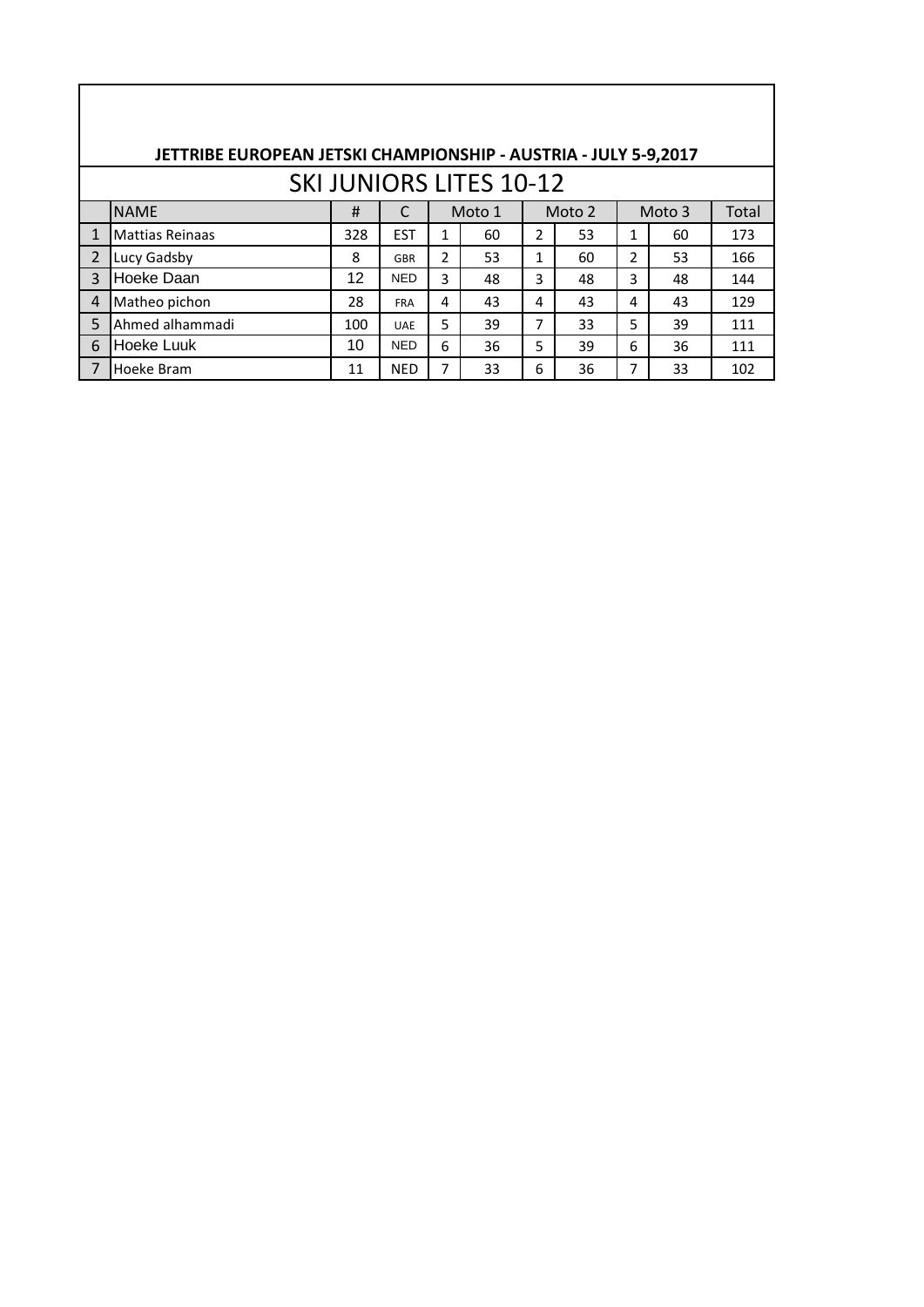|                | JETTRIBE EUROPEAN JETSKI CHAMPIONSHIP - AUSTRIA - JULY 5-9,2017 |    |            |               |                            |              |        |   |        |       |
|----------------|-----------------------------------------------------------------|----|------------|---------------|----------------------------|--------------|--------|---|--------|-------|
|                |                                                                 |    |            |               | Sea-doo spark ladies Stock |              |        |   |        |       |
|                | <b>NAME</b>                                                     | #  |            |               | Moto 1                     |              | Moto 2 |   | Moto 3 | Total |
| $\mathbf{1}$   | Yuki Francois Kurahashi                                         | 9  | <b>BEL</b> | 1             | 60                         | 2            | 53     | 2 | 53     | 166   |
| $\overline{2}$ | <b>Manu Richter</b>                                             | 43 | <b>DEU</b> | 3             | 48                         | $\mathbf{1}$ | 60     | 3 | 48     | 156   |
| 3              | Lauran Shelton-Smith                                            | 19 | <b>GBR</b> | 7             | 33                         | 3            | 48     | 1 | 60     | 141   |
| 4              | Ildiko Vasari                                                   | 55 | <b>HUN</b> | $\mathcal{P}$ | 53                         | 5            | 39     | 6 | 36     | 128   |
| 5              | Jachimek Anna                                                   | 32 | POL        | 4             | 43                         | 6            | 36     | 4 | 43     | 122   |
| 6              | Eileen Lehmann                                                  | 78 | DEU        | 6             | 36                         | 4            | 43     | 5 | 39     | 118   |
| 7              | Nicole Heiser                                                   | 76 | <b>DEU</b> | 5             | 39                         | 7            | 33     | 7 | 33     | 105   |
| 8              | Sindy Korn                                                      | 37 | DEU        | 8             | da                         | 8            | da     | 8 | da     | 0     |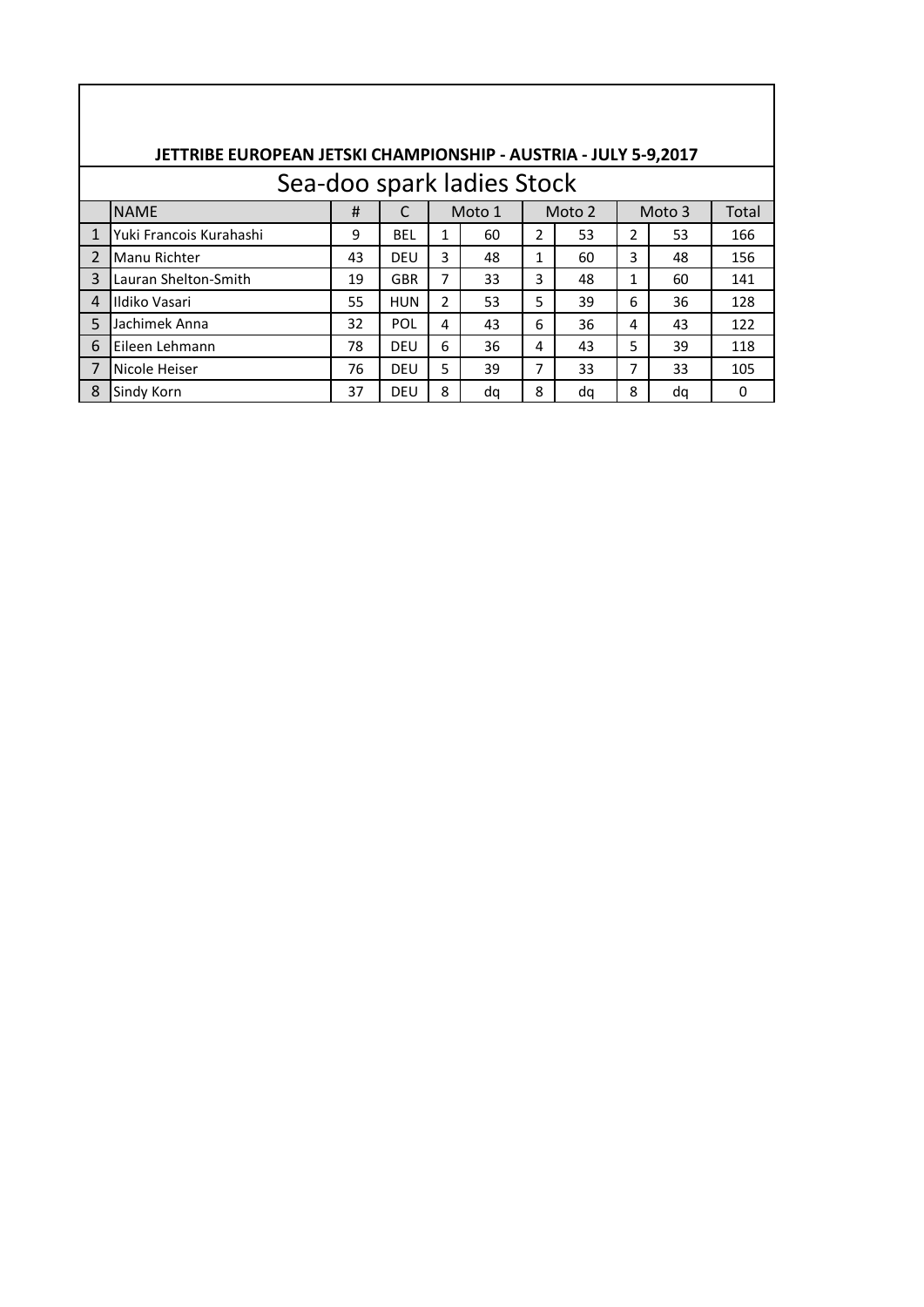|                | JETTRIBE EUROPEAN JETSKI CHAMPIONSHIP - AUSTRIA - JULY 5-9,2017 |     |              |                |                                |    |        |   |            |       |
|----------------|-----------------------------------------------------------------|-----|--------------|----------------|--------------------------------|----|--------|---|------------|-------|
|                |                                                                 |     |              |                | <b>SKI JUNIORS LITES 13-15</b> |    |        |   |            |       |
|                | <b>NAME</b>                                                     | #   | $\mathsf{C}$ |                | Moto 1                         |    | Moto 2 |   | Moto 3     | Total |
| $\mathbf{1}$   | <b>Mattias Reinaas</b>                                          | 328 | <b>EST</b>   | $\overline{2}$ | 53                             | 2  | 53     | 1 | 60         | 166   |
| 2              | Mollie Fearn                                                    | 41  | <b>GBR</b>   | 4              | 43                             | 4  | 43     | 2 | 53         | 139   |
| 3              | Mattias Siimann                                                 | 77  | <b>EST</b>   | 3              | 48                             | 5  | 39     | 4 | 43         | 130   |
| 4              | Reanna Wilson                                                   | 212 | <b>GBR</b>   | 7              | 33                             | 8  | 30     | 3 | 48         | 111   |
| 5              | Ričards Fukss                                                   | 19  | <b>LVA</b>   | 8              | 30                             | 6  | 36     | 5 | 39         | 105   |
| 6              | Oliver Koch Hansen                                              | 66  | <b>DNK</b>   | 5              | 39                             | 10 | 24     | 6 | 36         | 99    |
| $\overline{7}$ | Hoeke Daan                                                      | 12  | <b>NED</b>   | 6              | 36                             | 7  | 33     | 8 | 30         | 99    |
| 8              | Katie Morris                                                    | 5   | <b>GBR</b>   | 10             | 24                             | 9  | 27     | 7 | 33         | 84    |
| 9              | Abdulla alhammadi                                               | 10  | <b>UAE</b>   | 1              | 60                             | 1  | DQ.    | 8 | <b>DNR</b> | 60    |
| 10             | <b>I</b> Sultan alhammadi                                       | 100 | <b>UAE</b>   | 9              | 27                             | 3  | DQ     | 9 | <b>DNR</b> | 27    |
|                |                                                                 |     |              |                |                                |    |        |   |            |       |

 $\overline{\phantom{a}}$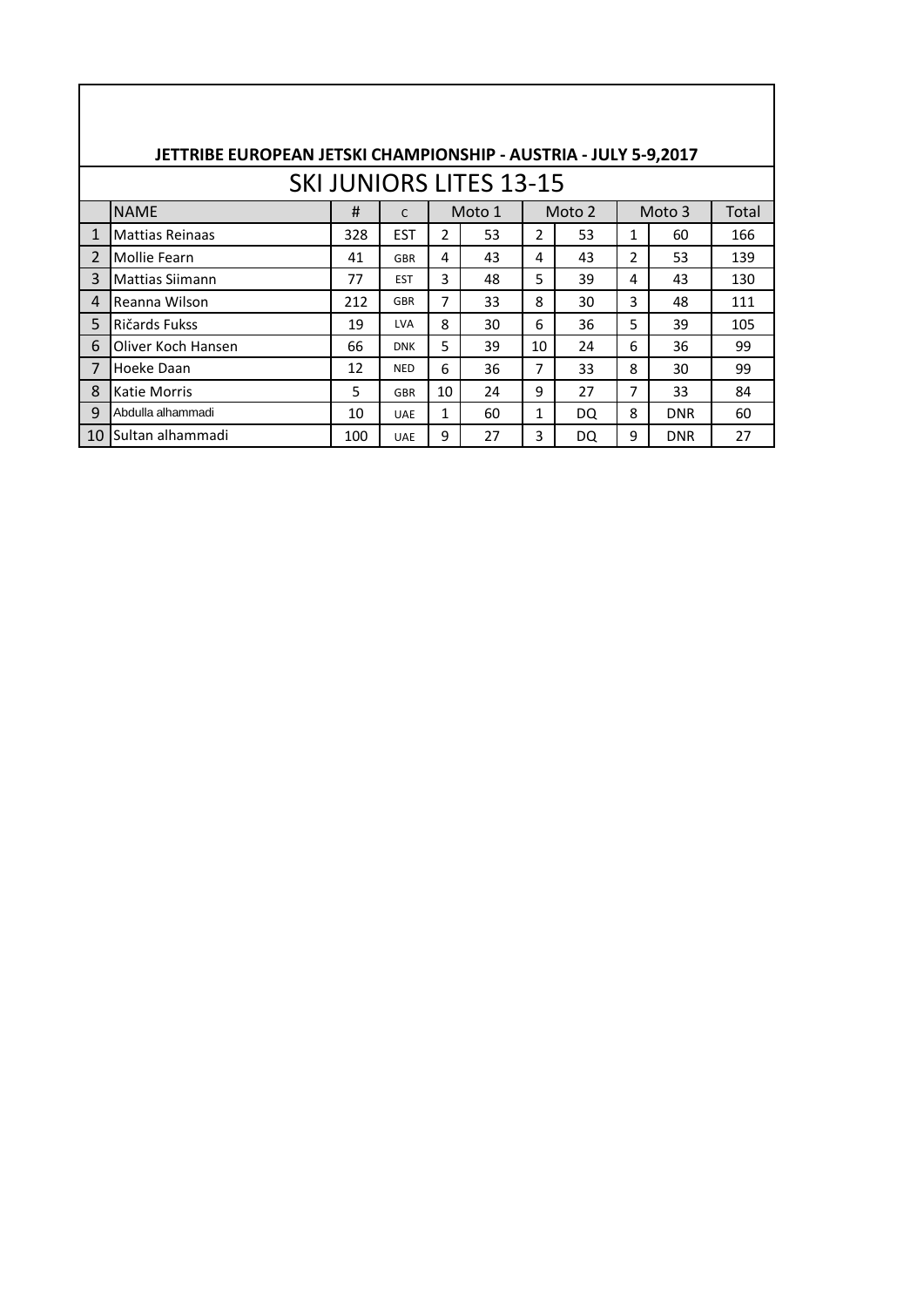|              | JETTRIBE EUROPEAN JETSKI CHAMPIONSHIP - AUSTRIA - JULY 5-9,2017 |     |            |                |                                |    |        |               |            |          |
|--------------|-----------------------------------------------------------------|-----|------------|----------------|--------------------------------|----|--------|---------------|------------|----------|
|              |                                                                 |     |            |                | <b>SEA-DOO SPARK REC LITES</b> |    |        |               |            |          |
|              | <b>NAME</b>                                                     | #   | C          |                | Moto 1                         |    | Moto 2 |               | Moto 3     | Total    |
| $\mathbf{1}$ | Yuki Francois Kurahashi                                         | 9   | BEL        | $\mathfrak{p}$ | 53                             | 1  | 60     | $\mathcal{P}$ | 53         | 166      |
| 2            | Philip Salobir                                                  | 3   | DEU        | 3              | 48                             | 3  | 48     | 1             | 60         | 156      |
| 3            | Dominik Köpf                                                    | 69  | DEU        | 1              | 60                             | 10 | 24     | 4             | 43         | 127      |
| 4            | Kevin Reiterer                                                  | 90  | AUT        | 5              | 39                             | 2  | 53     | 7             | 33         | 125      |
| 5            | Mattias Siimann                                                 | 77  | <b>EST</b> | 8              | 30                             | 6  | 36     | 3             | 48         | 114      |
| 7            | Adam Toth                                                       | 1   | <b>AUT</b> | 9              | 27                             | 7  | 33     | 5             | 39         | 99       |
| 6            | Rasmus Koch Hansen                                              | 87  | <b>DNK</b> | 7              | 33                             | 8  | 30     | 6             | 36         | 99       |
| 8            | Mel Kowalczyk                                                   | 52  | DEU        | 4              | 43                             | 4  | 43     | 11            | <b>DNR</b> | 86       |
| 9            | Georgii Sakharov                                                | 666 | <b>UKR</b> | 10             | 24                             | 11 | 22     | 8             | 30         | 76       |
| 10           | Marcel Diebert                                                  | 78  | DEU        | 6              | 36                             | 5  | 39     | 12            | <b>DNR</b> | 75       |
| 11           | Palle Thaagaard                                                 | 495 | <b>DNK</b> | 12             | 20                             | 9  | 27     | 9             | 27         | 74       |
| 12           | Jachimek Anna                                                   | 32  | POL        | 11             | 22                             | 12 | 20     | 10            | 24         | 66       |
| 13           | <b>Bart van den Bulcke</b>                                      | 13  | BEL        | 13             | dq                             | 13 | dq     | 13            | DQ         | $\Omega$ |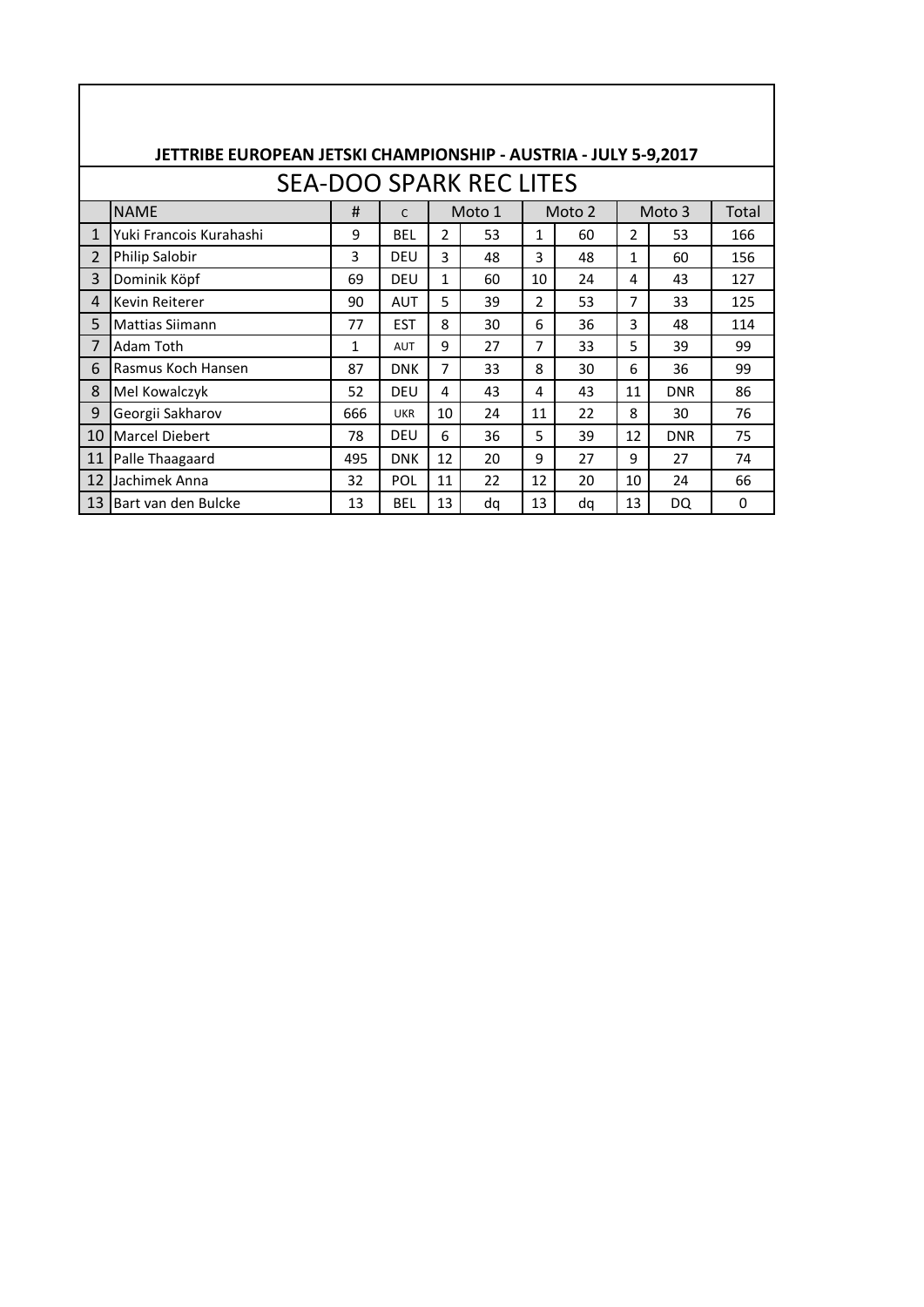|                         | JETTRIBE EUROPEAN JETSKI CHAMPIONSHIP - AUSTRIA - JULY 5-9,2017 |     |            |                |        |                |        |                |            |       |
|-------------------------|-----------------------------------------------------------------|-----|------------|----------------|--------|----------------|--------|----------------|------------|-------|
|                         | PRO-AM RUN VETERANS 35+ GP/OPEN                                 |     |            |                |        |                |        |                |            |       |
|                         | <b>NAME</b>                                                     | #   | C          |                | Moto 1 |                | Moto 2 |                | Moto 3     | Total |
| $\mathbf{1}$            | Zsolt Cseke                                                     | 444 | <b>HUN</b> | $\overline{2}$ | 53     | 3              | 48     | 1              | 60         | 161   |
| $\overline{\mathbf{z}}$ | Andrey lakovlev                                                 | 23  | <b>RUS</b> | 1              | 60     | 4              | 43     | 6              | 36         | 139   |
| 3                       | Alvydas Vasiliauskas                                            | 9   | LTU        | 4              | 43     | 6              | 36     | $\mathfrak{p}$ | 53         | 132   |
| 4                       | <b>Tomas Pazler</b>                                             | 77  | <b>CZE</b> | 5              | 39     | 5              | 39     | 3              | 48         | 126   |
| 5                       | Steffen Ringer                                                  | 785 | <b>DEU</b> | 7              | 33     | 1              | 60     | 10             | 24         | 117   |
| 6                       | Adrian Wilson                                                   | 121 | <b>GBR</b> | 8              | 30     | 7              | 33     | 5              | 39         | 102   |
| $\overline{7}$          | Rainer Eidner                                                   | 124 | <b>SRB</b> | 6              | 36     | 12             | 20     | 4              | 43         | 99    |
| 8                       | Marton Jenö                                                     | 7   | DEU        | 10             | 24     | 9              | 27     | 7              | 33         | 84    |
| 9                       | Robert Wallenborn                                               | 112 | <b>DEU</b> | 9              | 27     | 10             | 24     | 8              | 30         | 81    |
| 10                      | <b>Andrus Lutt</b>                                              | 17  | <b>EST</b> | 11             | 22     | 8              | 30     | 9              | 27         | 79    |
| 11                      | Mohmad Mohsin                                                   | 5   | <b>UAE</b> | 12             | 20     | $\mathfrak{p}$ | 53     | 11             | <b>DNR</b> | 73    |
| 12 <sub>1</sub>         | Gediminas Leonas                                                | 33  | LTU        | 3              | 48     | 11             | 22     | 12             | <b>DNR</b> | 70    |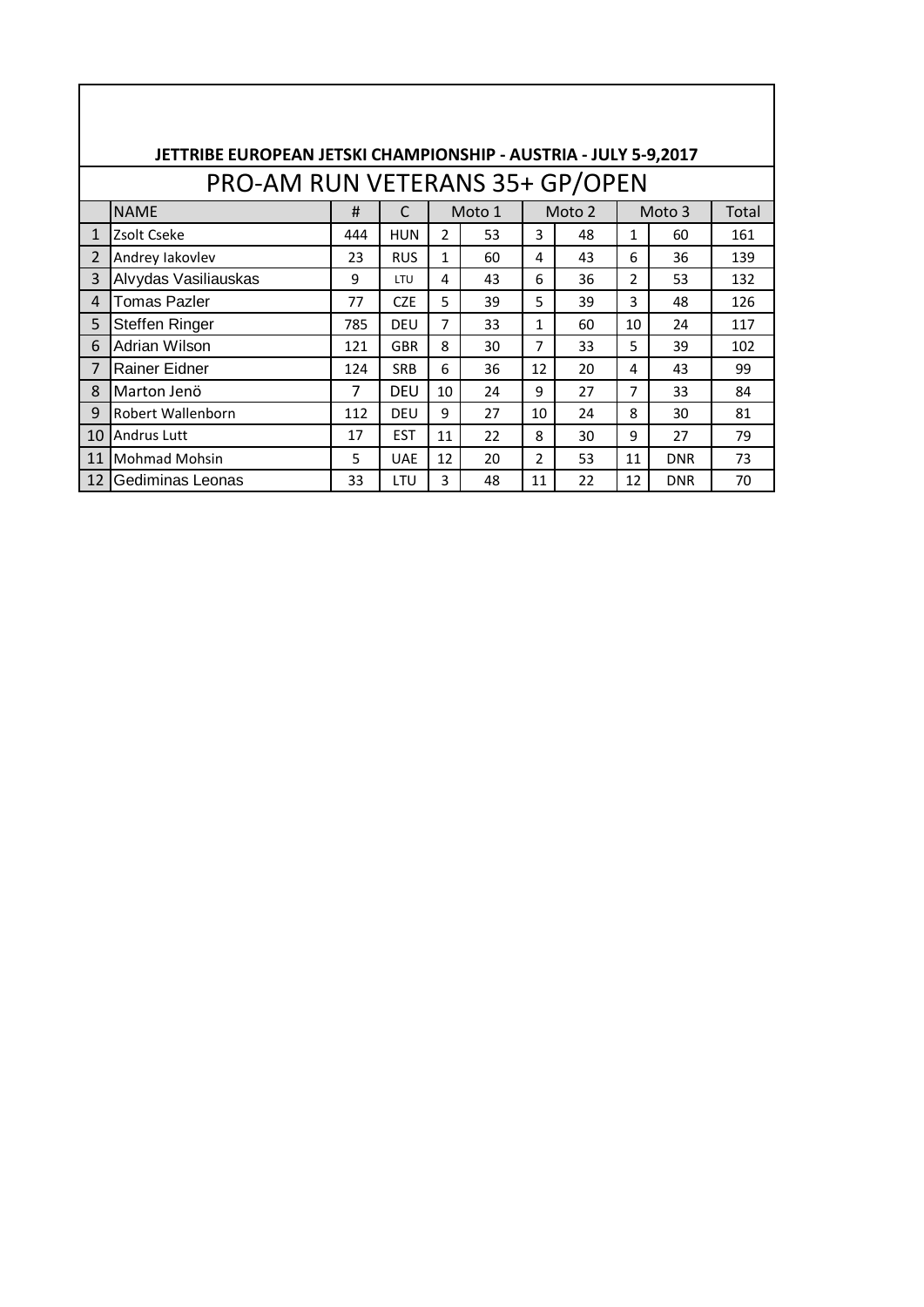|                                | JETTRIBE EUROPEAN JETSKI CHAMPIONSHIP - AUSTRIA - JULY 5-9,2017 |                |            |                |    |                |    |                |            |     |  |  |  |  |
|--------------------------------|-----------------------------------------------------------------|----------------|------------|----------------|----|----------------|----|----------------|------------|-----|--|--|--|--|
| <b>RUNABOUT LIMITED PRO-AM</b> |                                                                 |                |            |                |    |                |    |                |            |     |  |  |  |  |
|                                | <b>NAME</b><br>#<br>C<br>Moto 1<br>Moto 2<br>Moto 3<br>Total    |                |            |                |    |                |    |                |            |     |  |  |  |  |
| $\mathbf{1}$                   | Gediminas Leonas                                                | 33             | <b>LTU</b> | $\mathbf{1}$   | 60 | 8              | 30 | $\mathbf{1}$   | 60         | 150 |  |  |  |  |
| $\overline{2}$                 | Mohammad Jassim Albaz (white)                                   | 51             | <b>KWT</b> | $\overline{7}$ | 33 | $\mathbf{1}$   | 60 | $\overline{2}$ | 53         | 146 |  |  |  |  |
| 3                              | Lasselsberger Daniel                                            | 172            | <b>AUT</b> | 5              | 39 | 5              | 39 | 3              | 48         | 126 |  |  |  |  |
| 4                              | Alan Kolodziejek                                                | 49             | POL        | 3              | 48 | $\overline{2}$ | 53 | 10             | 24         | 125 |  |  |  |  |
| 5                              | Jaranyi Gergely                                                 | $\overline{2}$ | <b>HUN</b> | 9              | 27 | 3              | 48 | $\overline{7}$ | 33         | 108 |  |  |  |  |
| 6                              | Daniell Wagner                                                  | 44             | <b>SRB</b> | $\mathcal{P}$  | 53 | 13             | 18 | 6              | 36         | 107 |  |  |  |  |
| 7                              | Adrian Wilson                                                   | 121            | <b>GBR</b> | 10             | 24 | $\overline{7}$ | 33 | 4              | 43         | 100 |  |  |  |  |
| 9                              | <b>Marvin Kuhs</b>                                              | 6              | <b>DEU</b> | 6              | 36 | 10             | 24 | 5              | 39         | 99  |  |  |  |  |
| 9                              | Mindaugas jaciauskas                                            | 13             | LTU        | 13             | 18 | 4              | 43 | 8              | 30         | 91  |  |  |  |  |
| 10                             | Kristiyan Kirov                                                 | 530            | <b>BGR</b> | 4              | 43 | 6              | 36 | 12             | <b>DNR</b> | 79  |  |  |  |  |
| 11                             | <b>Gurksnys Tomas</b>                                           | 5              | LTU        | 11             | 22 | 9              | 27 | 9              | 27         | 76  |  |  |  |  |
| 12                             | <b>Haase Toralf</b>                                             | 82             | <b>DEU</b> | 8              | 30 | 12             | 20 | 11             | 22         | 72  |  |  |  |  |
| 13                             | Anthony Radetic                                                 | 124            | <b>USA</b> | 12             | 20 | 11             | 22 | 13             | <b>DNR</b> | 42  |  |  |  |  |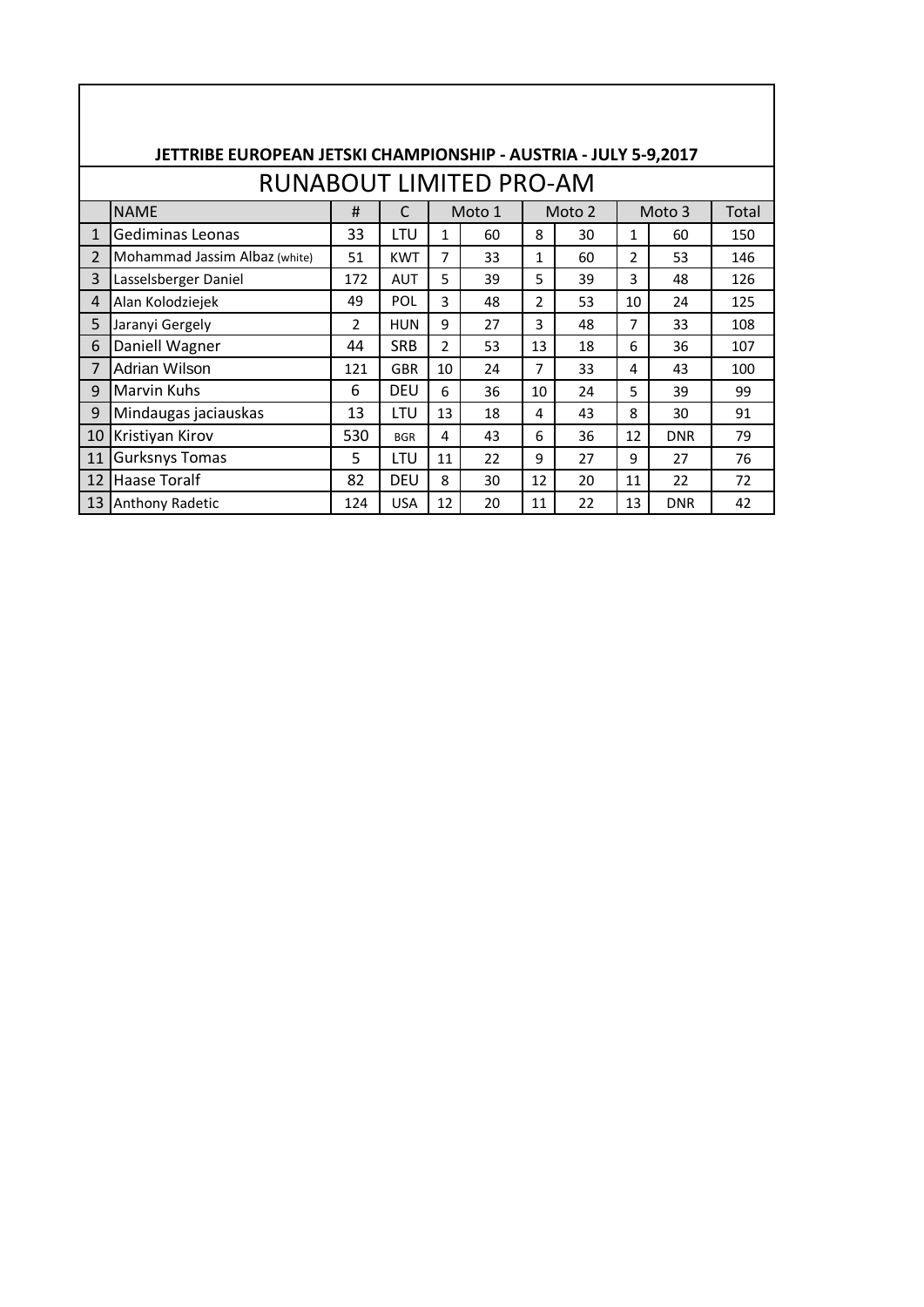|                           | JETTRIBE EUROPEAN JETSKI CHAMPIONSHIP - AUSTRIA - JULY 5-9,2017 |     |            |                |    |                |    |                |            |     |  |  |  |  |
|---------------------------|-----------------------------------------------------------------|-----|------------|----------------|----|----------------|----|----------------|------------|-----|--|--|--|--|
| <b>SKI LIMITED PRO-AM</b> |                                                                 |     |            |                |    |                |    |                |            |     |  |  |  |  |
|                           | <b>NAME</b><br>#<br>C<br>Moto 1<br>Moto 2<br>Moto 3<br>Total    |     |            |                |    |                |    |                |            |     |  |  |  |  |
| 1                         | Reiterer Kevin                                                  | 90  | <b>AUT</b> | $\mathbf{1}$   | 60 | 3              | 48 | $\mathbf{1}$   | 60         | 168 |  |  |  |  |
| $\overline{2}$            | Kania Kacper                                                    | 94  | <b>POL</b> | 5              | 39 | $\overline{2}$ | 53 | $\overline{2}$ | 53         | 145 |  |  |  |  |
| 3                         | <b>Phil Segers</b>                                              | 30  | <b>BEL</b> | 4              | 43 | 4              | 43 | 3              | 48         | 134 |  |  |  |  |
| $\overline{4}$            | Salman Alawadhi                                                 | 7   | <b>UAE</b> | 3              | 48 | 6              | 36 | 5              | 39         | 123 |  |  |  |  |
| 5                         | <b>Binar Lukas</b>                                              | 39  | <b>CZE</b> | $\overline{2}$ | 53 | $\mathbf{1}$   | 60 | 12             | <b>DNR</b> | 113 |  |  |  |  |
| 6                         | Robin Ortner                                                    | 16  | <b>AUT</b> | 10             | 24 | 7              | 33 | 4              | 43         | 100 |  |  |  |  |
| 7                         | Attila Deri                                                     | 379 | <b>HUN</b> | $\overline{7}$ | 33 | 9              | 27 | 6              | 36         | 96  |  |  |  |  |
| 8                         | Anton Yegelnytskyy                                              | 24  | <b>UKR</b> | 6              | 36 | 10             | 24 | 9              | 27         | 87  |  |  |  |  |
| 9                         | Attila Futo                                                     | 44  | <b>HUN</b> | 8              | 30 | 8              | 30 | 10             | 24         | 84  |  |  |  |  |
| 10                        | Dufaud Philippe                                                 | 224 | <b>FRA</b> | 11             | 22 | 5              | 39 | 11             | 22         | 83  |  |  |  |  |
| 11                        | Michael Ortner                                                  | 160 | <b>AUT</b> | 9              | 27 | 12             | 20 | 8              | 30         | 77  |  |  |  |  |
| 12                        | Philip Salobir                                                  | 13  | <b>DEU</b> | 12             | 20 | 11             | 22 | 7              | 33         | 75  |  |  |  |  |

k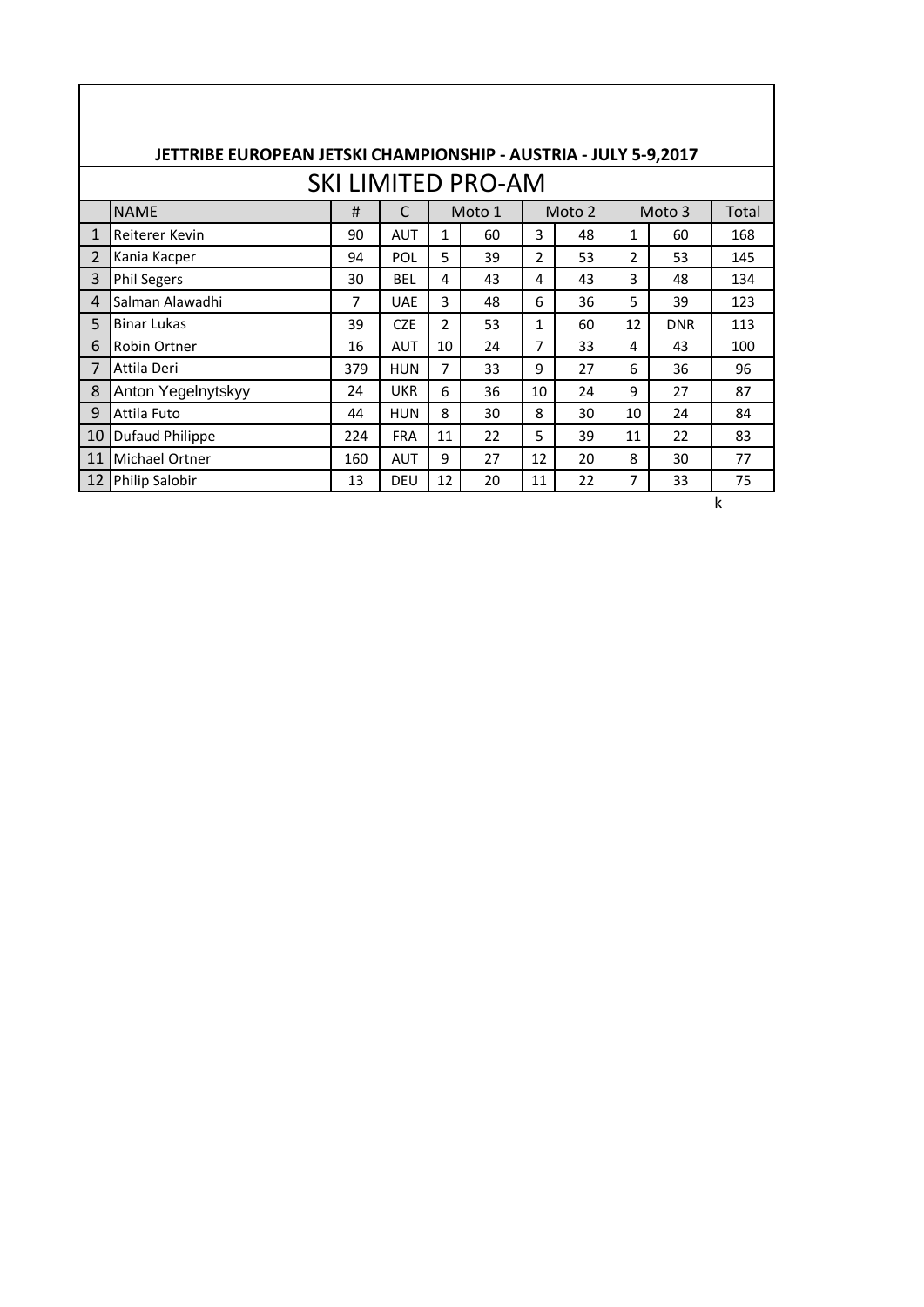|                | JETTRIBE EUROPEAN JETSKI CHAMPIONSHIP - AUSTRIA - JULY 5-9,2017 |     |            |               |        |                |        |   |        |       |  |  |  |
|----------------|-----------------------------------------------------------------|-----|------------|---------------|--------|----------------|--------|---|--------|-------|--|--|--|
|                | <b>PRO-AM SKI VETERANS GP</b>                                   |     |            |               |        |                |        |   |        |       |  |  |  |
|                | <b>NAME</b>                                                     | #   |            |               | Moto 1 |                | Moto 2 |   | Moto 3 | Total |  |  |  |
| $\mathbf{1}$   | Péter Bíró                                                      | 27  | <b>HUN</b> | 1             | 60     | 3              | 48     | 1 | 60     | 168   |  |  |  |
| $\overline{2}$ | <b>Dufaud Philippe</b>                                          | 224 | <b>FRA</b> | 5             | 39     | $\mathbf{1}$   | 60     | 2 | 53     | 152   |  |  |  |
| 3              | Markus Erlach                                                   | 100 | <b>AUT</b> | $\mathcal{P}$ | 53     | $\overline{2}$ | 53     | 4 | 43     | 149   |  |  |  |
| 4              | Andres Lauri                                                    | 91  | <b>EST</b> | 4             | 43     | 4              | 43     | 5 | 39     | 125   |  |  |  |
| 5              | Attila Futo                                                     | 44  | <b>HUN</b> | 7             | 33     | 5              | 39     | 3 | 48     | 120   |  |  |  |
| 6              | Attila Deri                                                     | 379 | <b>HUN</b> | 3             | 48     | 8              | 30     | 6 | 36     | 114   |  |  |  |
| $\overline{7}$ | Olaf Stern                                                      | 9   | DEU        | 8             | 30     | 6              | 36     | 8 | 30     | 96    |  |  |  |
| 8              | <b>Bernd Heitzinger</b>                                         | 67  | <b>AUT</b> | 6             | 36     | 7              | 33     | 9 | 27     | 96    |  |  |  |
| q              | Graham Leech                                                    | 59  | GBR        | 9             | 27     | 9              | 27     | 7 | 33     | 87    |  |  |  |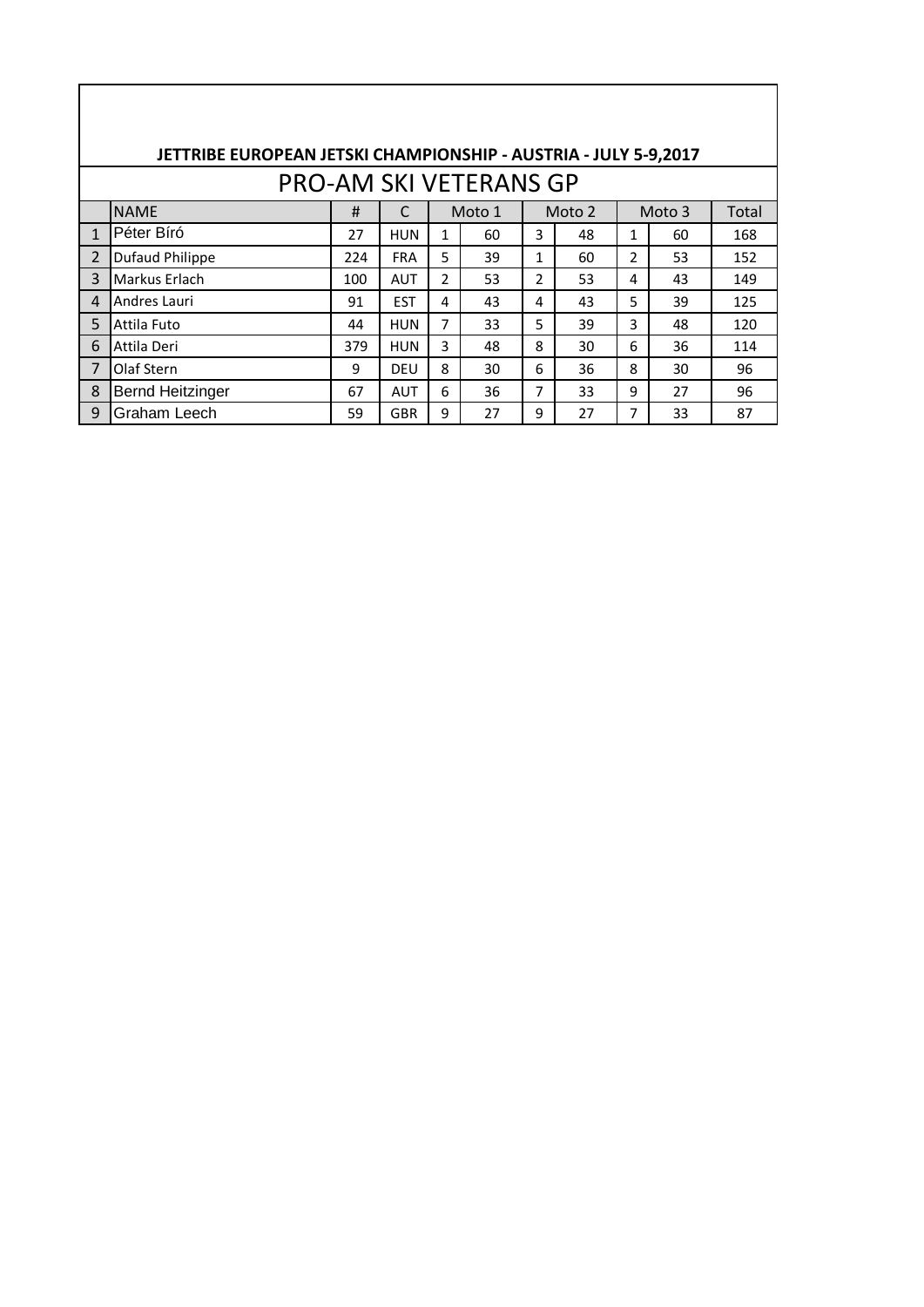|                         | JETTRIBE EUROPEAN JETSKI CHAMPIONSHIP - AUSTRIA - JULY 5-9,2017 |                |            |                |    |                |    |    |    |     |  |  |  |  |
|-------------------------|-----------------------------------------------------------------|----------------|------------|----------------|----|----------------|----|----|----|-----|--|--|--|--|
| <b>PRO-AM SKI STOCK</b> |                                                                 |                |            |                |    |                |    |    |    |     |  |  |  |  |
|                         | <b>NAME</b><br>#<br>C<br>Moto 1<br>Moto 2<br>Moto 3<br>Total    |                |            |                |    |                |    |    |    |     |  |  |  |  |
| $\mathbf{1}$            | <b>Guilbert Pierre</b>                                          | 311            | <b>FRA</b> | $\mathbf{1}$   | 60 | $\mathfrak{p}$ | 53 | 3  | 48 | 161 |  |  |  |  |
| 2                       | Segers Phil                                                     | 30             | <b>BEL</b> | 4              | 43 | 1              | 60 | 4  | 43 | 146 |  |  |  |  |
| 3                       | Salman Alawadhi                                                 | 7              | <b>UAE</b> | $\mathcal{P}$  | 53 | 5              | 39 | 2  | 53 | 145 |  |  |  |  |
| 4                       | <b>Robin Ortner</b>                                             | 16             | <b>AUT</b> | 3              | 48 | 3              | 48 | 5  | 39 | 135 |  |  |  |  |
| 5                       | <b>Dufaud Philippe</b>                                          | 224            | <b>FRA</b> | 5              | 39 | 8              | 30 | 1  | 60 | 129 |  |  |  |  |
| 6                       | Cedric Eeckhout                                                 | 14             | <b>BEL</b> | $\overline{7}$ | 33 | 6              | 36 | 6  | 36 | 105 |  |  |  |  |
| 7                       | Danil Belyy                                                     | 77             | <b>UKR</b> | 13             | 18 | 4              | 43 | 8  | 30 | 91  |  |  |  |  |
| 8                       | Philip Salobir                                                  | 13             | DFU        | 6              | 36 | 7              | 33 | 11 | 22 | 91  |  |  |  |  |
| 9                       | Anton Yegelnytskyy                                              | 24             | <b>UKR</b> | 8              | 30 | 10             | 24 | 7  | 33 | 87  |  |  |  |  |
| 10                      | Mads Koch Hansen                                                | 51             | <b>DNK</b> | 9              | 27 | 11             | 22 | 9  | 27 | 76  |  |  |  |  |
| 11                      | <b>Sikic Patrick</b>                                            | 186            | <b>AUT</b> | 10             | 24 | 13             | 18 | 10 | 24 | 66  |  |  |  |  |
| 12                      | Michael Ortner                                                  | 160            | <b>AUT</b> | 12             | 20 | 9              | 27 | 14 | 16 | 63  |  |  |  |  |
| 13                      | Andriy Yegelnytskyy                                             | 42             | <b>UKR</b> | 11             | 22 | 12             | 20 | 12 | 20 | 62  |  |  |  |  |
| 14                      | <b>Keulers Debby</b>                                            | $\overline{2}$ | <b>NED</b> | 14             | 16 | 14             | 16 | 13 | 18 | 50  |  |  |  |  |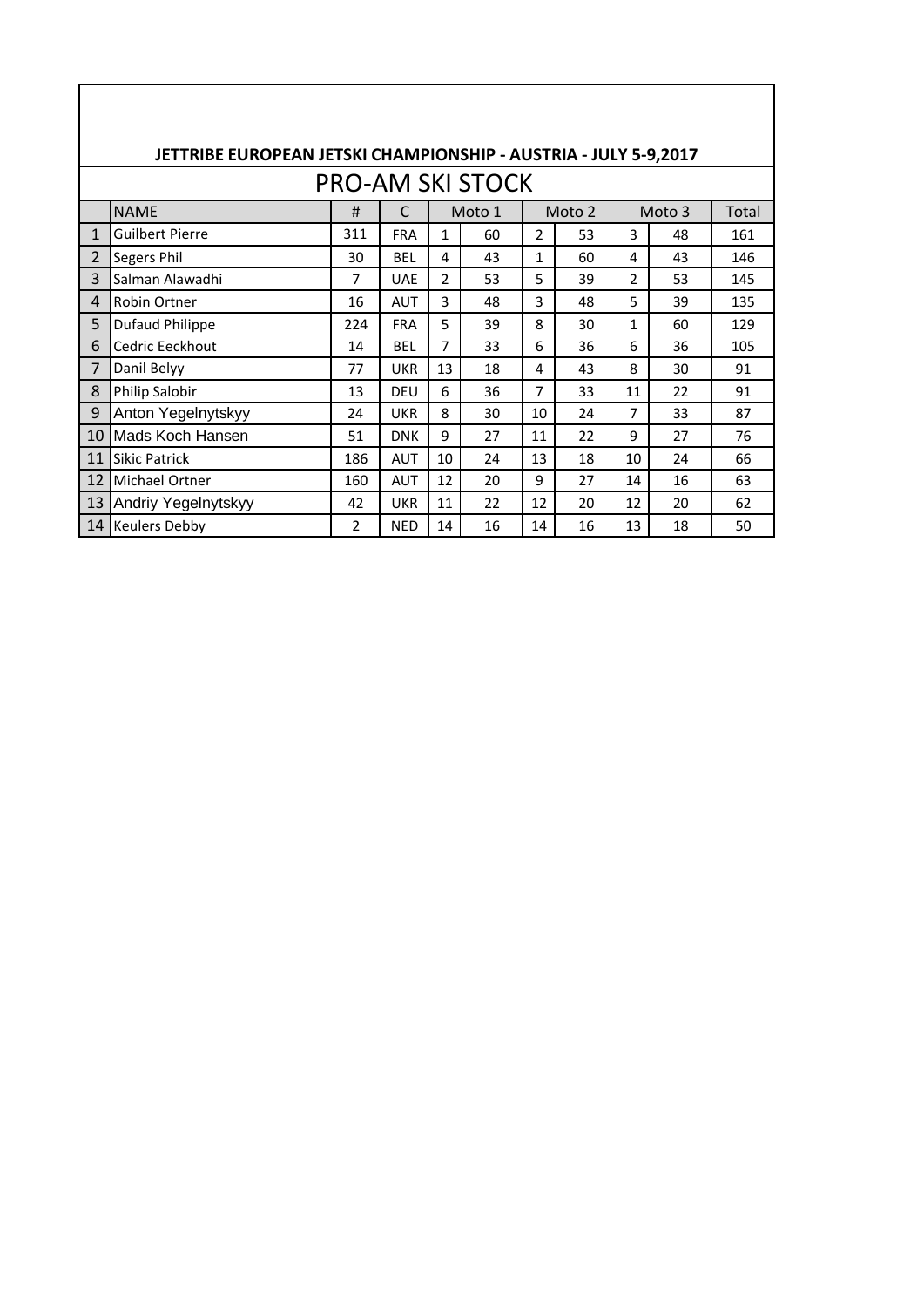|                         | JETTRIBE EUROPEAN JETSKI CHAMPIONSHIP - AUSTRIA - JULY 5-9,2017         |     |            |                |            |                |    |                |    |     |  |  |  |
|-------------------------|-------------------------------------------------------------------------|-----|------------|----------------|------------|----------------|----|----------------|----|-----|--|--|--|
| <b>SKI NOVICE LITES</b> |                                                                         |     |            |                |            |                |    |                |    |     |  |  |  |
|                         | <b>NAME</b><br>Moto 1<br>Moto 2<br>Moto 3<br>$\mathsf{C}$<br>#<br>Total |     |            |                |            |                |    |                |    |     |  |  |  |
| $\mathbf{1}$            | Mathis Østergaard                                                       | 3   | <b>DNK</b> | $\overline{a}$ | 43         | $\mathbf{1}$   | 60 | 3              | 48 | 151 |  |  |  |
| 2                       | <b>Errecart Anthony</b>                                                 | 18  | <b>FRA</b> | $\overline{2}$ | 53         | 4              | 43 | $\overline{2}$ | 53 | 149 |  |  |  |
| 3                       | Marlier Rémy                                                            | 590 | <b>BEL</b> | $\mathbf{1}$   | 60         | 5              | 39 | 8              | 30 | 129 |  |  |  |
| 4                       | Nathan LESOURD                                                          | 289 | <b>FRA</b> | 15             | 14         | $\overline{2}$ | 53 | $\mathbf{1}$   | 60 | 127 |  |  |  |
| 5                       | <b>Rolands Fukss</b>                                                    | 19  | <b>LVA</b> | 7              | 33         | 7              | 33 | 4              | 43 | 109 |  |  |  |
| 6                       | Schena Andrea (844)                                                     | 890 | <b>BEL</b> | 5              | 39         | 3              | 48 | 13             | 18 | 105 |  |  |  |
| 7                       | Kristian Hjulmann                                                       | 141 | <b>DNK</b> | 6              | 36         | 9              | 27 | 5              | 39 | 102 |  |  |  |
| 8                       | Van Reybroeck Michael                                                   | 30  | <b>BEL</b> | 3              | 48         | 8              | 30 | 11             | 22 | 100 |  |  |  |
| 9                       | Olivier Louis                                                           | 130 | <b>FRA</b> | 14             | 16         | 6              | 36 | $\overline{7}$ | 33 | 85  |  |  |  |
| 10                      | Valerii Doaha                                                           | 99  | <b>UKR</b> | 8              | 30         | 15             | 14 | 6              | 36 | 80  |  |  |  |
| 11                      | Bonnet Jordane                                                          | 62  | <b>FRA</b> | 9              | 27         | 10             | 24 | 10             | 24 | 75  |  |  |  |
| 12                      | Rasmus Koch Hansen                                                      | 87  | <b>DNK</b> | 12             | 20         | 11             | 22 | 9              | 27 | 69  |  |  |  |
| 13                      | Defays Pierre                                                           | 17  | <b>BEL</b> | 11             | 22         | 12             | 20 | 12             | 20 | 62  |  |  |  |
| 14                      | <b>Bovenisty François</b>                                               | 51  | <b>BEL</b> | 10             | 24         | 16             | 12 | 14             | 16 | 52  |  |  |  |
| 15                      | Slijpen Carmen                                                          | 26  | <b>NED</b> | 13             | 18         | 13             | 18 | 16             | 12 | 48  |  |  |  |
| 16                      | Sevcik Ondrej                                                           | 204 | <b>CZE</b> | 16             | <b>DNR</b> | 14             | 16 | 15             | 14 | 30  |  |  |  |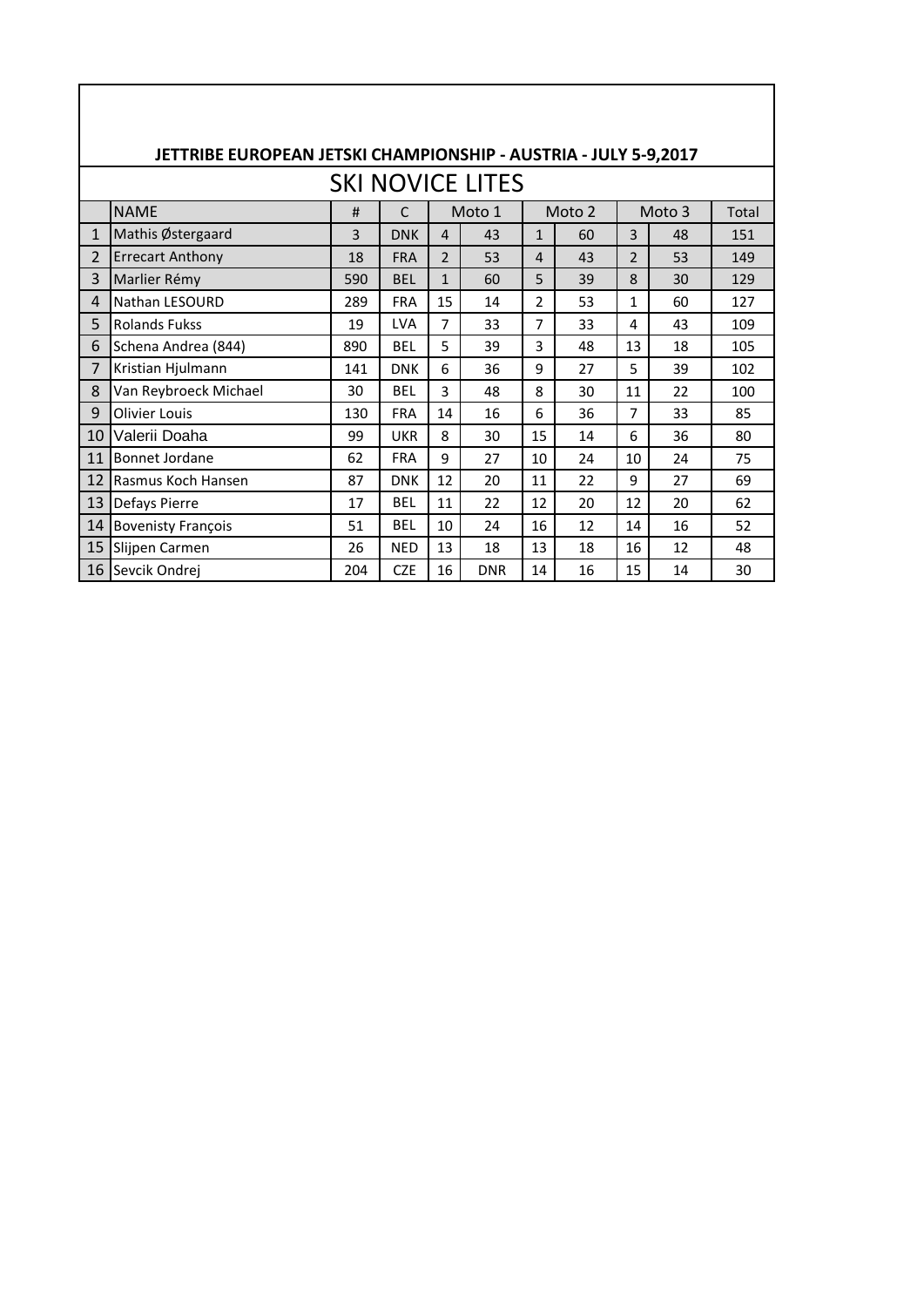|                         | JETTRIBE EUROPEAN JETSKI CHAMPIONSHIP - AUSTRIA - JULY 5-9,2017 |    |            |   |        |        |    |                |    |       |  |  |  |
|-------------------------|-----------------------------------------------------------------|----|------------|---|--------|--------|----|----------------|----|-------|--|--|--|
|                         | Run 1000 Superstock + Spark Turbo                               |    |            |   |        |        |    |                |    |       |  |  |  |
|                         | <b>NAME</b>                                                     | #  |            |   | Moto 1 | Moto 2 |    | Moto 3         |    | Total |  |  |  |
|                         | <b>Aruteniants Oleksandr</b>                                    | 21 | <b>UKR</b> |   | 60     | 3      | 48 |                | 60 | 168   |  |  |  |
| $\overline{\mathbf{c}}$ | Ildiko Vasari                                                   | 55 | <b>HUN</b> | 3 | 48     | 1      | 55 | 3              | 48 | 151   |  |  |  |
| 3                       | Norman Nammert                                                  | 78 | <b>DEU</b> | 2 | 53     | 2      | 48 | 4              | 43 | 144   |  |  |  |
|                         | Mário Lamy                                                      | 46 | <b>SVK</b> | 4 | 43     | 4      | 43 | $\overline{2}$ | 53 | 139   |  |  |  |